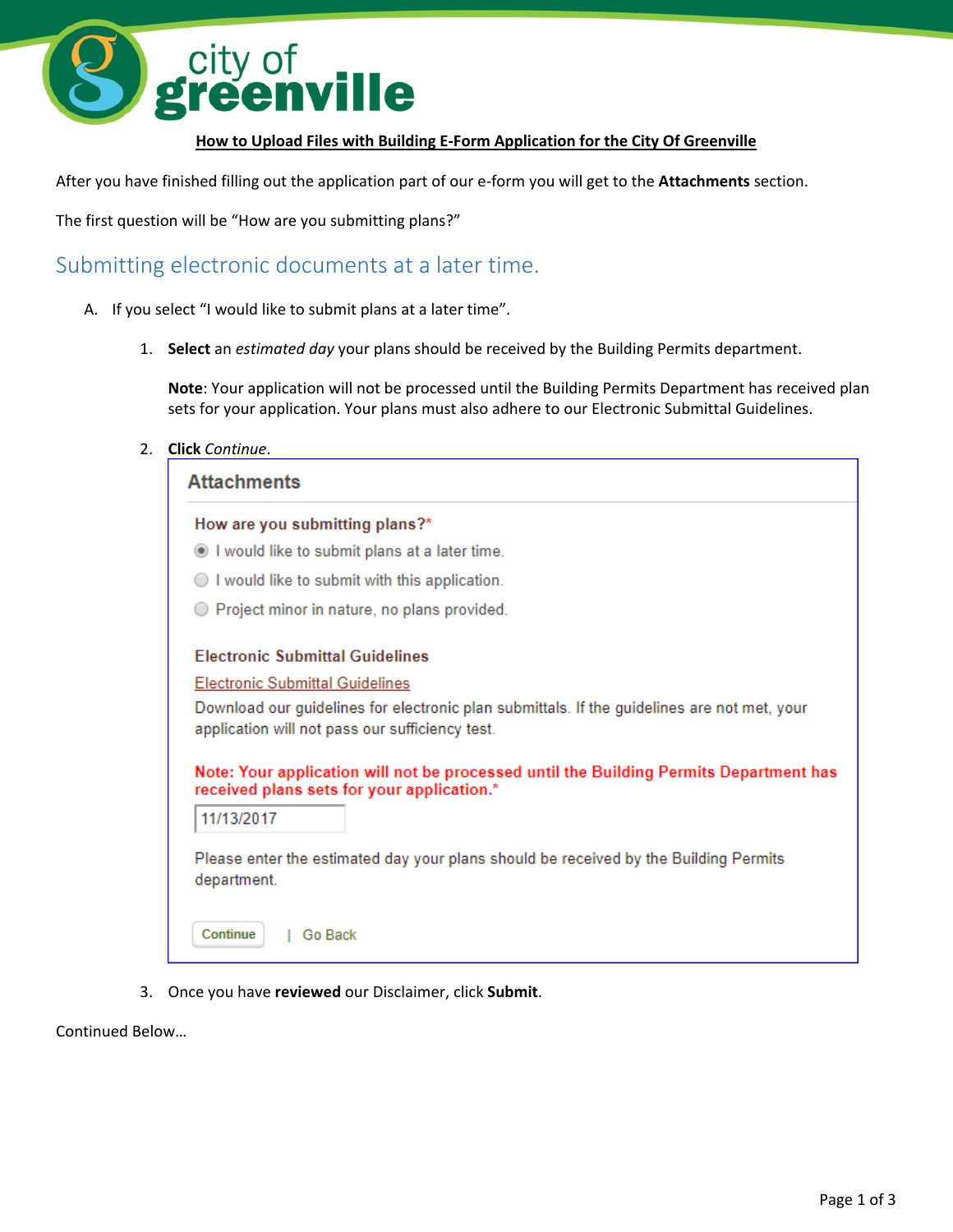

## Submitting electronic documents with the e-form application.

- A. If you select "I would like to submit with this application".
	- 1. **Click** on "I would like to submit with this application."
	- 2. A new form will show on your screen:
		- a. Fill in the required fields.
		- b. **Click** on *Choose Files*.
		- c. **Select** *all* of your files you wish to upload with the application.
		- d. This should be no more than **two (2)** files, the *Docs.PDF* and the *Plans.PDF* per our Electronic Submittal Guidelines.

| <b>File Uploads</b><br>Use the form below to upload documents, then press Continue to go to<br>our Disclaimer page and Submit. |                                                                       |  |  |
|--------------------------------------------------------------------------------------------------------------------------------|-----------------------------------------------------------------------|--|--|
| Applicant Name: *                                                                                                              |                                                                       |  |  |
| William Lawrence                                                                                                               |                                                                       |  |  |
| Applicant Company (put NA if Homeowner): *                                                                                     |                                                                       |  |  |
| City of Greenville SC                                                                                                          |                                                                       |  |  |
| Applicant Phone: *                                                                                                             |                                                                       |  |  |
| 8644674477                                                                                                                     |                                                                       |  |  |
| Applicant Email: *                                                                                                             |                                                                       |  |  |
| wlawrence@greenvillesc.gov                                                                                                     |                                                                       |  |  |
| Project Address: *                                                                                                             |                                                                       |  |  |
| 206 s main st                                                                                                                  |                                                                       |  |  |
| .txt<br>* Maximum File Size: 250.0MB<br>Select Files to Upload<br>Choose Files   No file chosen                                | * Supported files types: .pdf, .doc, .docx, .xls, .xlsx, .ppt, .pptx, |  |  |

- e. **Click** *Open* once you have selected your file(s).
- f. You should see your file(s) in the form.